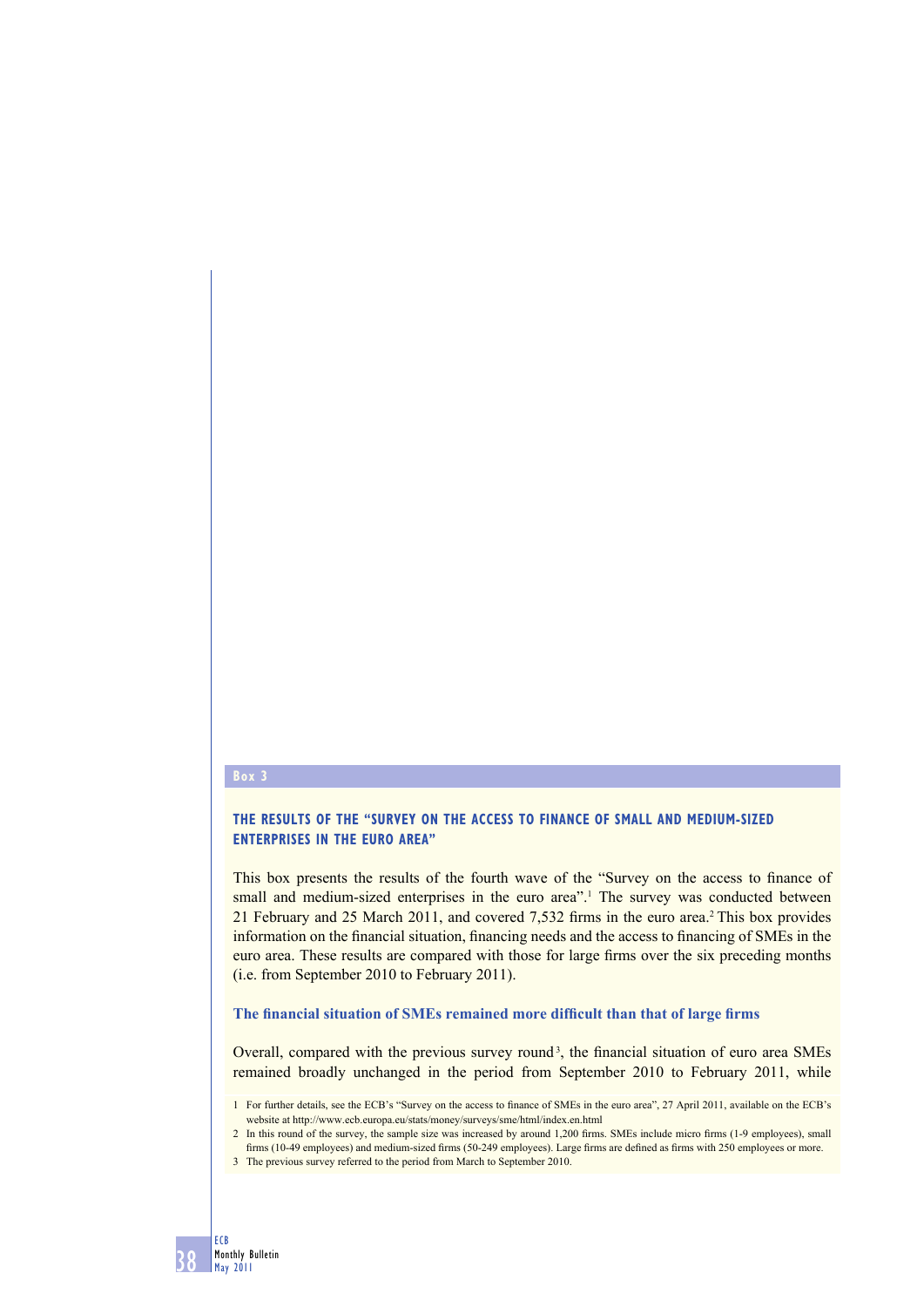#### **ECONOMIC AND MONETARY DEVELOPMENTS**

Monetary and financial developments

it continued to clearly improve for large firms. The net percentage of euro area SMEs reporting an increase in turnover during the six months preceding the interview was slightly positive, at 3% (see Chart A). At the same time, there were more SMEs reporting a deterioration in profits than SMEs reporting an improvement (21% in net terms as in the previous survey). Recent hikes in oil and commodity prices have heightened input cost pressures and may have held profits back. On balance, 69% of euro area SMEs reported an increase in input costs (up from 44% in the previous survey). A larger net percentage of SMEs reported an increase in labour costs as well. This general assessment of cost increases is also shared by large firms, but their overall situation appears to be mostly more favourable than that of SMEs. Large firms continued to register net increases in both turnover (49%) and profits  $(68%)$  and the situation has clearly improved since the previous survey round. For large firms, the recovery appears broadly based across all sectors of the economy. For SMEs, however, only those sectors with more cyclical, industrial operations reported a clear improvement. Instead, services and construction companies were still lagging behind over the survey sample.

## **External financing needs of euro area SMEs increased slightly**

External financing needs were generally reported to have increased slightly. This is likely to reflect the positive underlying momentum of the economic recovery (see Chart B). A net percentage of 6% of SMEs saw their need for bank loans increase between September 2010 and February 2011, compared with 3% in the previous survey. Firms signalled, in particular, a net increase in needs for bank overdrafts and credit lines (up to 12%, from 9% in the previous survey). Although the need for trade credit changed little on balance since the last survey, the survey continued to indicate a slight increase in the need for inter-company financing. Compared with SMEs, a smaller



Source: ECB and European Commission survey on the access to finance of SMEs.

Notes: Change over the preceding six months. Net percentages are defined as the difference between the percentage of firms reporting an increase for a given factor and that reporting a decrease.

# **Chart B External financing needs of**



Source: ECB and European Commission survey on the access to finance of SMEs.<br>Notes: Change o Change over the preceding six months. Net percentages

are defined as the difference between the percentage of firms reporting an increase in needs and that reporting a decrease.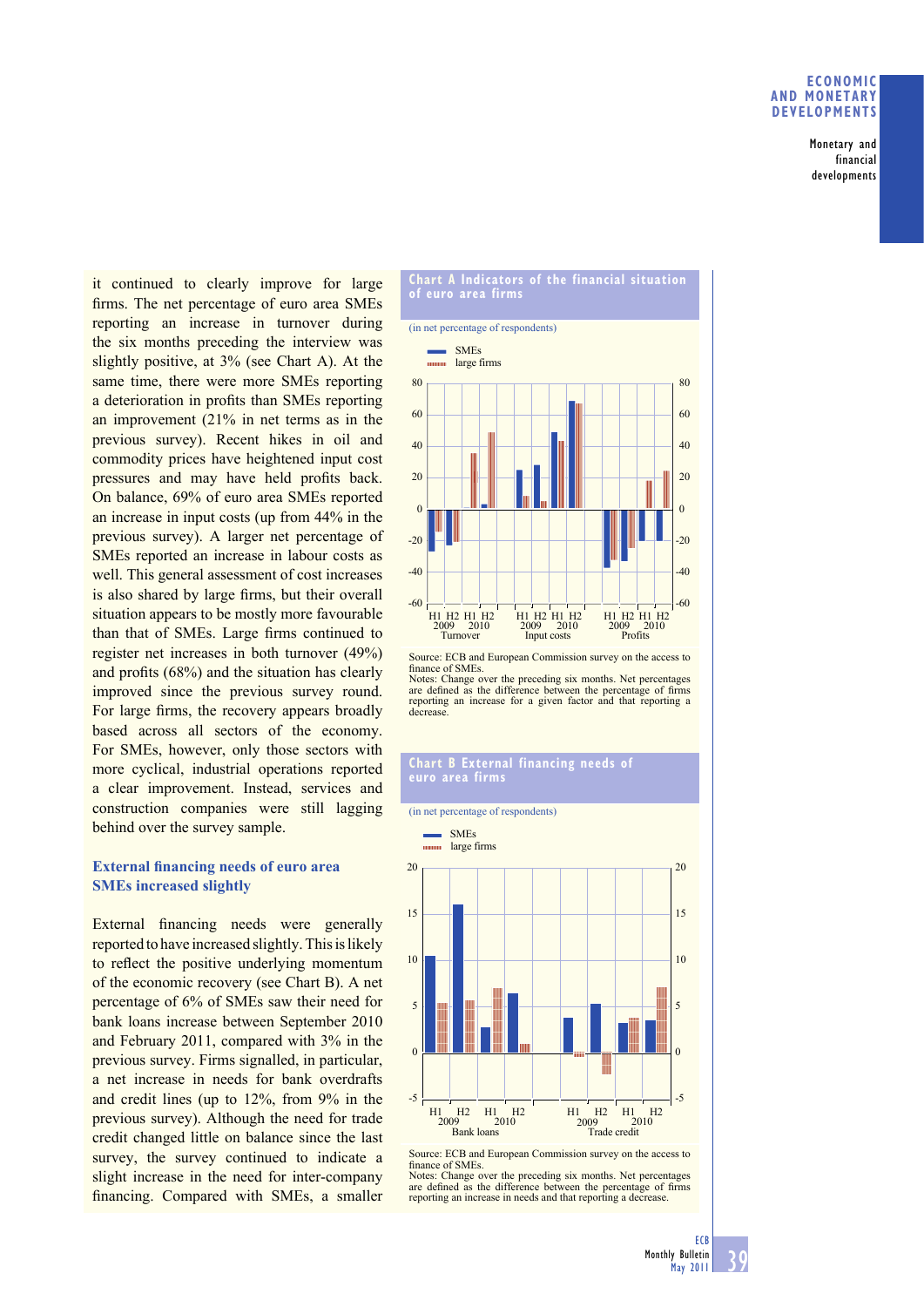percentage of large firms reported increased needs for bank loans  $(1\%$ , compared with  $7\%$  in the previous survey), while more large firms, on balance, signalled increased needs for trade credit. This is in line with the observed pro-cyclical pattern of trade credit, developments in which tend to be closely linked to the exchange of goods and services and, hence, to economic activity. Fixed investment and inventory, as well as working capital, contributed to this slight increase in financing needs, but their overall contribution remained broadly unchanged with respect to the previous survey. Compared with SMEs, however, large firms reported a much stronger increase in financing needs related to fixed investment and inventory and working capital.

### **Bank loan applications slightly more successful between September 2010 and February 2011**

Between September 2010 and February 2011 around one-quarter of SMEs applied for a bank loan, a proportion broadly unchanged from the previous survey. As in the previous survey round, nearly half of SMEs did not apply because they had sufficient internal funds to cover their financing needs. In fact, euro area SMEs may have made some moderate deleveraging efforts in recent quarters, since their debt-to-asset ratio continued to decrease according to survey results. The percentage of firms not applying for a loan for fear of rejection remained broadly stable at 7%. As regards the outcome of bank loan applications, the rejection rate remained basically unchanged with respect to the previous survey round (at  $11\%$ ; see Chart C). In addition, the number of euro area SMEs receiving the full amount they applied for continued to increase, reaching 66%. Compared with SMEs, the situation of larger firms improved even more, with 35% applying for a loan (as in the previous survey) and only 2% of them seeing their application rejected (compared with 5% in the previous survey). Alternative sources of financing, and especially trade credit, developed along similar lines between September 2010 and February 2011.